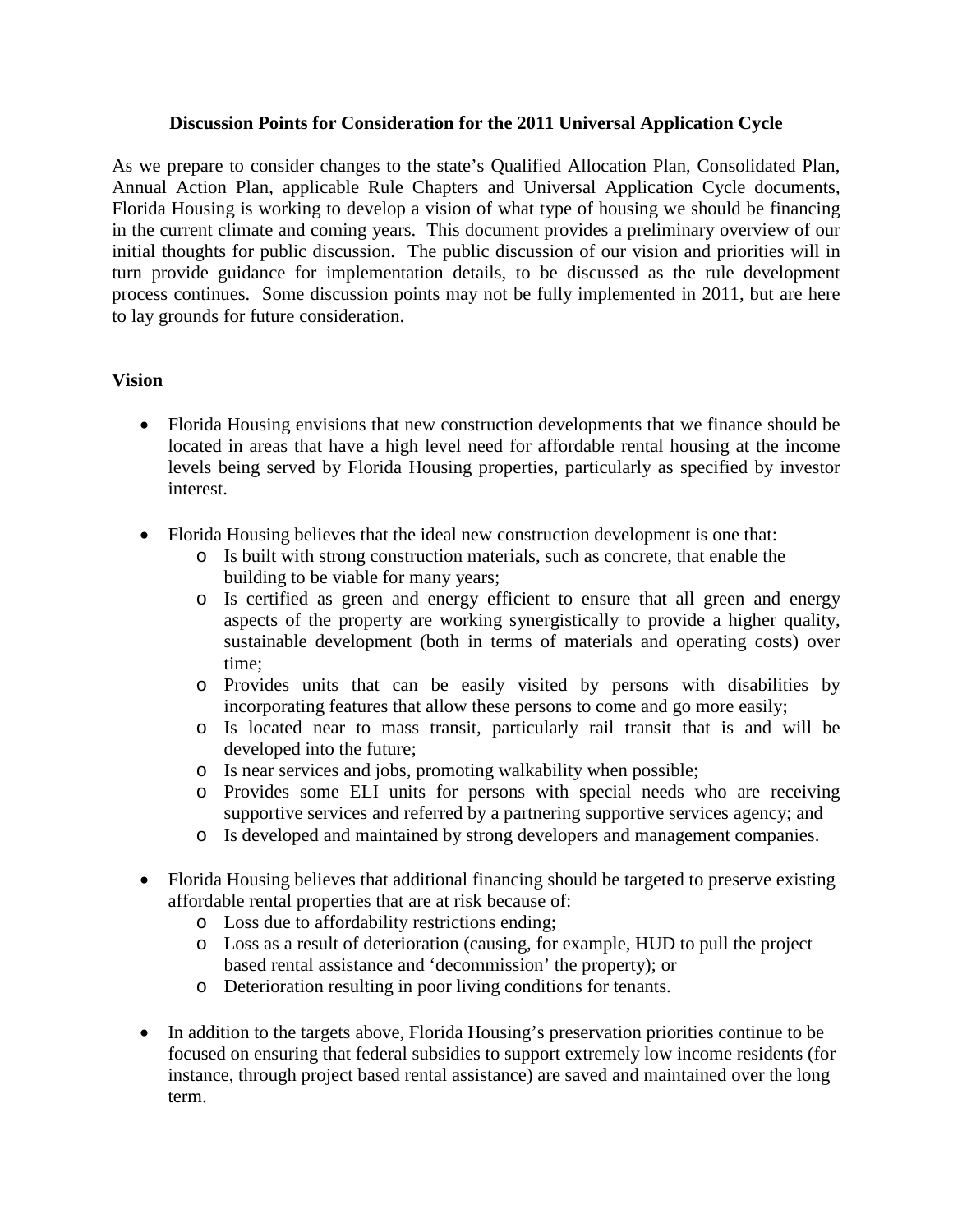- Additional preservation priorities include the following:
	- o Properties financed are part of a local government's broader priorities for such things as community revitalization or maintenance of affordable housing in a high income/service/job/amenity area;
	- o The property currently serves tenants with special needs and/or those with extremely low incomes who have rents commensurate with their ability to pay (and will continue to do so after refinancing/rehab).
- Florida Housing believes that, in addition to meeting one or more of the priorities above, the ideal preservation development is one that:
	- o Was built with strong construction materials, such as concrete, that will enable the building to be viable for many years;
	- o Is retrofit to include green/energy efficient systems/features appropriate for the particular property to ensure that as many green and energy aspects of the property are working synergistically to provide a higher quality, sustainable development (both in terms of materials and operating costs) over time;
	- o Provides units that can be easily visited by persons with disabilities by incorporating features that allow these persons to come and go more easily;
	- o Is located near to mass transit, particularly rail transit that is and will be developed in the future;
	- o Is near services and jobs, promoting walkability when possible;
	- o Provides some ELI units for persons with special needs who are receiving supportive services and referred by a partnering supportive services agency; and
	- o Is developed and maintained by strong developers and management companies.

\*\*\*\*\*\*\*\*\*\*\*\*\*\*\*\*\*\*\*\*\*\*\*\*\*\*\*\*\*\*\*\*\*\*\*\*\*\*\*\*

## **I. Location**

A. How should we target financing in light of low occupancy levels in many submarkets throughout the state?

- B. How should we consider investor interest in markets/developers?
- C. Location restrictions
	- 1. Location A
		- a) No new construction would be financed due to market softness or proximity to Guarantee Fund properties as evidenced by vacant Florida Housing financed units.
		- b) Preservation only deals involving existing PBRA contracts, regardless of their relative positions to Guarantee Fund deals.
	- 2. Develop market tests for credit underwriting that include: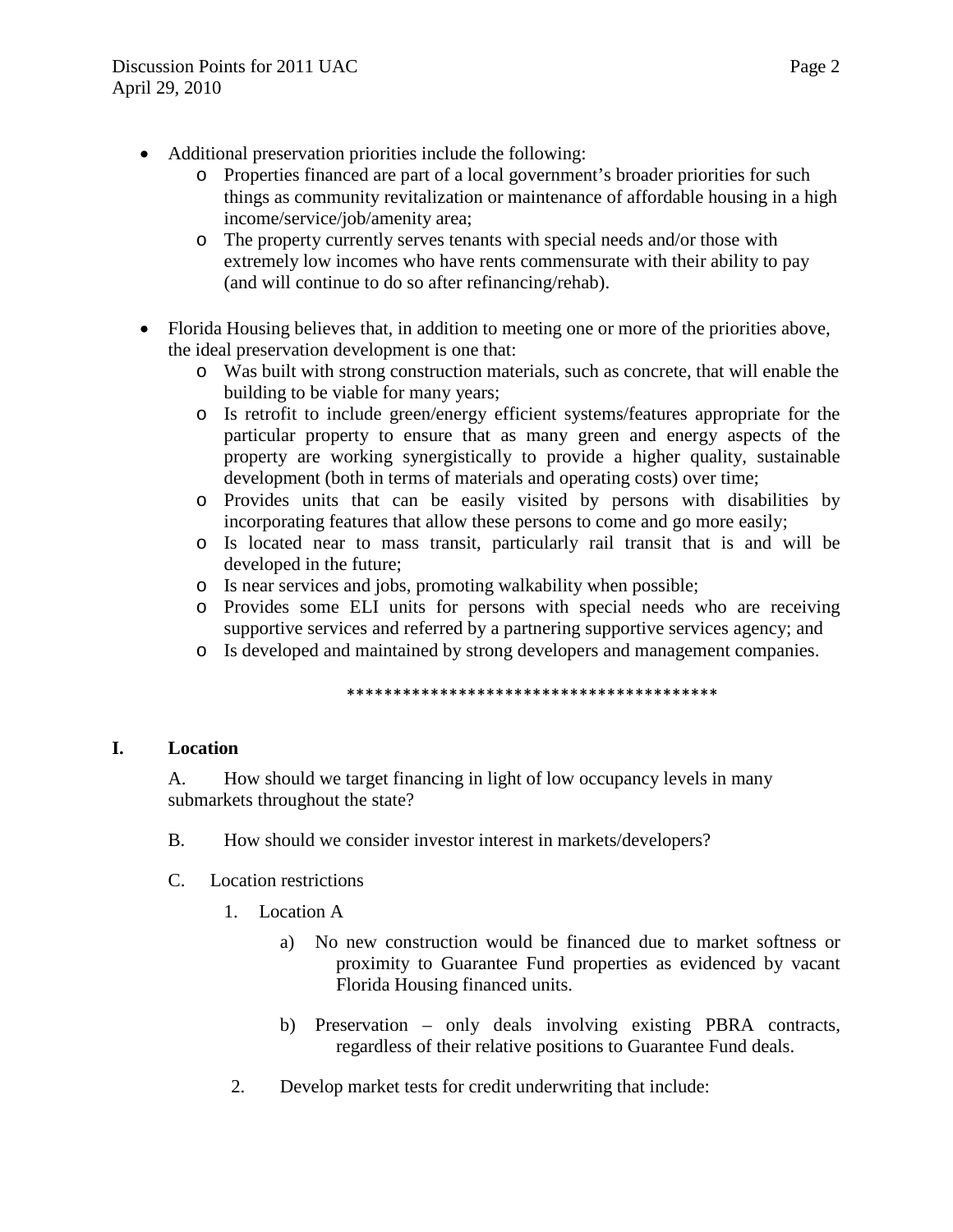- a) Areas where the physical occupancy rate for like-kind developments is at least 92% and the average market rental rate, based on unit mix and inclusive of rent concessions, is at least 110% of maximum Housing Credit rental rates.
- b) Developer should be hesitant to enter any market that may be marginal or worse.
- D. Prioritize properties located near transit centers

1. Promote Transit Oriented Development (TOD) by giving points to developments in local government designated TODs. See **Attachment 1** for an overview of TOD.

a) TODs are moderate to high density, mixed-use, and walkable developments designed to maximize access to transit. TODs encompass a radius of ¼ to ½ mile around a transit station, a distance most pedestrians are willing to walk. They incorporate street-oriented design features that encourage comfortable and convenient access to properties within the transit station area. [From Florida state guidelines, developed by DCA/DOT]

2. If not in a TOD, award points for proximity to commuter rail stations, bus stations and bus stops to within ¼ mile from a proposed property.

3. Should local government location priorities for preservation (above) take precedence over transit and other proximity concepts?

## E. Prioritize properties located near services

1. To promote property locations that are convenient to community amenities, Florida Housing is considering calculating proximity scores by measuring actual walking/driving distances to community amenities rather than the current approach—the straight line, or "as the crow flies" distance. Whereas a straight line measurement may cut through obstacles such as major highways and buildings, a walking/driving distance would be measured as a definitive route that a person could actually travel to get to the amenity.

> (1) Street Atlas has this capability. We could use the *shorter* of the distance derived from Street Atlas using the walking and driving functions of the software.

2. To promote walkable communities, decrease distances to achieve maximum proximity points to be within 1/4 mile of the development.

- 3. Consider adding services that can receive proximity points, including:
	- a) Public park/public community center;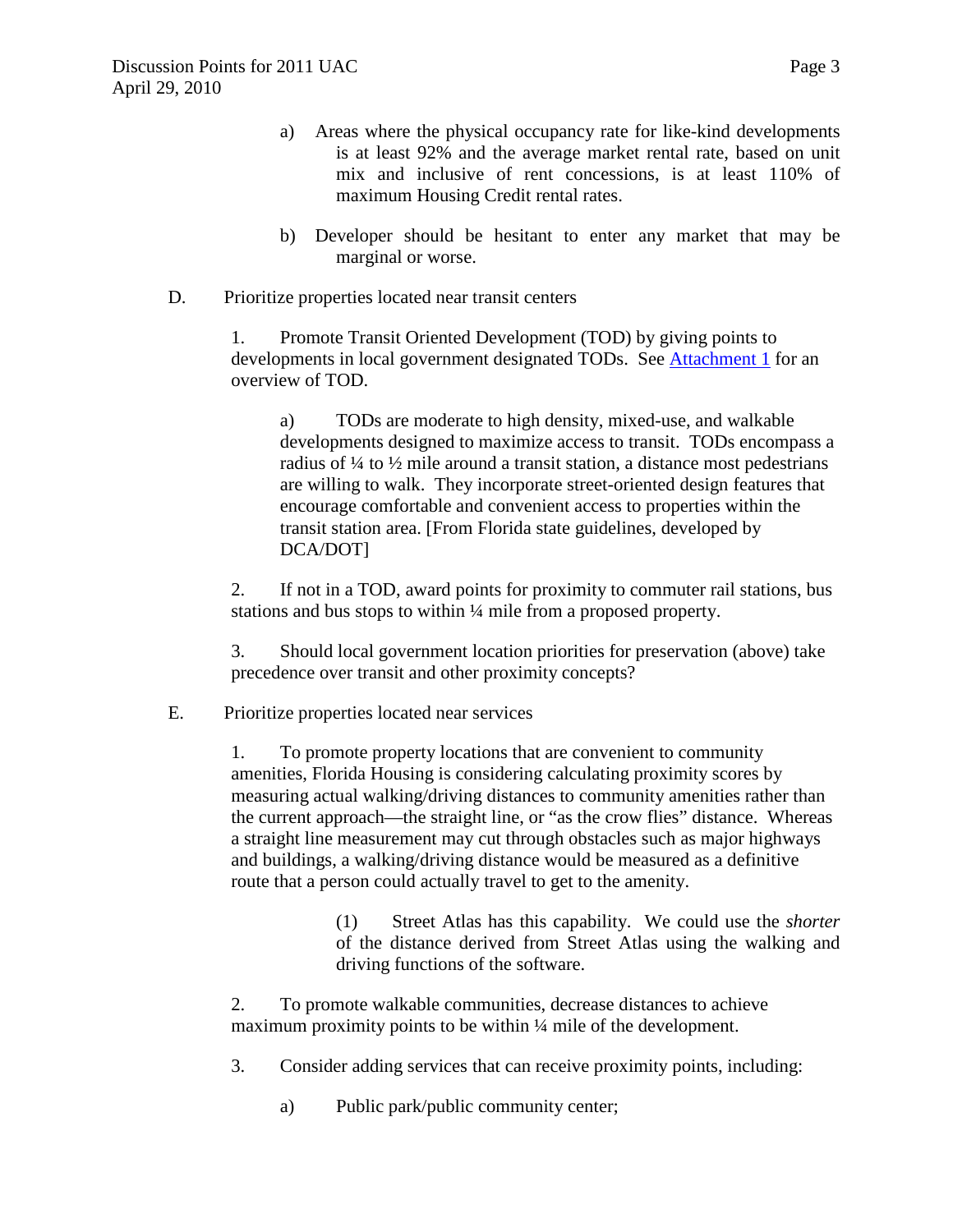- b) Public library;
- c) VA medical facility; and
- d) Senior Center (elderly developments only).
- F. Difficult Development Areas
	- 1. *GO Zone* DDA designation. For developments in a GO Zone DDA that have not met the placed-in-service requirements by 12/31/2010, the development will not have DDA designation at time of execution of 8609s, unless the subject area is designated a DDA in the traditional manner or FHFC so designates it as such.
	- 2. 2008 HERA Requirements for DDA Designation. Through 12/31/2013 FHFC has the ability (if approved in QAP) to designate a non-DDA to be a DDA for housing credit purposes. FHFC will need to adopt the parameters of how it decides the designation in the QAP prior to 12/31/2010.
	- 3. How should Florida Housing use its discretion to designate DDAs?

## **II. Local Government Support**

- A. Local Government Contributions
	- 1. Currently Applicants that receive contribution with a net present value equal to or greater than the minimal amounts outlined in the chart found on page 65 of the 2009 Application Instructions receive five (5) points.
	- 2. Florida Housing is considering prioritizing applications within each local government jurisdiction that have received higher per unit local government contributions as a way to allow local governments that choose this option to set their priorities for which developments should be awarded financing.

B. How can Florida Housing incorporate local government location priorities for preservation developments, including these possible location types?

1. An area that the local government has designated for community revitalization (as specified by an adopted plan, ongoing projects and financing going to the area, etc).

2. An area that is growing and/or gentrifying where services and jobs exist or are being created and where affordable housing is at risk of disappearing.

3. Others?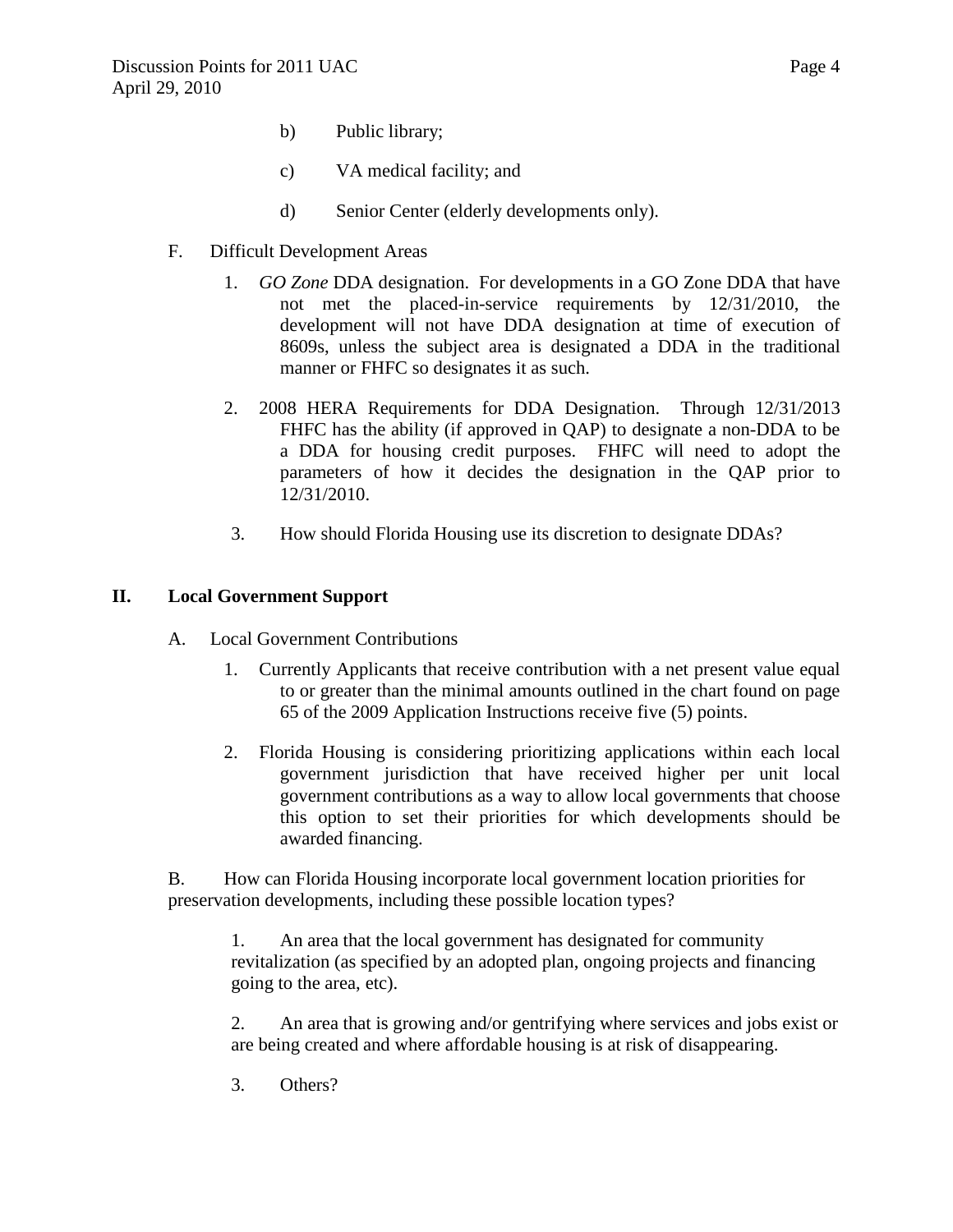#### **III. Preservation Priorities**

A. Florida Housing continues to target properties with federal funding in place to maintain subsidies that support ELI residents.

B. As stated in II.B. above, Florida Housing believes local governments should play a critical role in setting preservation priorities within broad parameters (location, etc).

C. What about the following types of priorities?

1. At risk of loss due to affordability restrictions expiring – i.e., because the property is in a strong market?

2. Substandard property condition (but with a physical plant that is functionally strong if rehab is carried out)?

3. Properties that are 20 or more years of age?

D. Set-Aside Commitment for PBRA deals. Florida Housing is considering requiring developers with PBRA properties to set aside 40% of the property's units for ELI residents. The rule could be modified to indicate that, should the PBRA contract be lost as a result of loss of congressional funding, affordability restrictions would revert to the traditional restrictions in place for Housing Credit (or other financing) at the time of award (including for 2011, a 10% ELI set-aside) unless Florida Housing at its discretion provided financing to keep the additional ELI units in place.

E. The required affordability period for preservation deals would be 30 years or the remaining useful life of the property as designated by a capital needs assessment (CNA). If the CNA indicates that the remaining useful life is less than 30 years, then the Development would no longer be eligible for funding and the funding would be offered to the next highest ranked development or it would be added to the next cycle's available resources.

## **IV. Construction Type**

A. Sticks and bricks

- 1. Prioritize new construction and preservation developments that are built with sustainable materials such as concrete and concrete block.
- 2. Preservation construction features/amenities
	- a) Should there be required or optional features/amenities?

b) Rehab needs – require a capital needs assessment to be carried out in credit underwriting that will be used to determine rehab needs and replacement reserves, and ensure that the property is eligible for funding.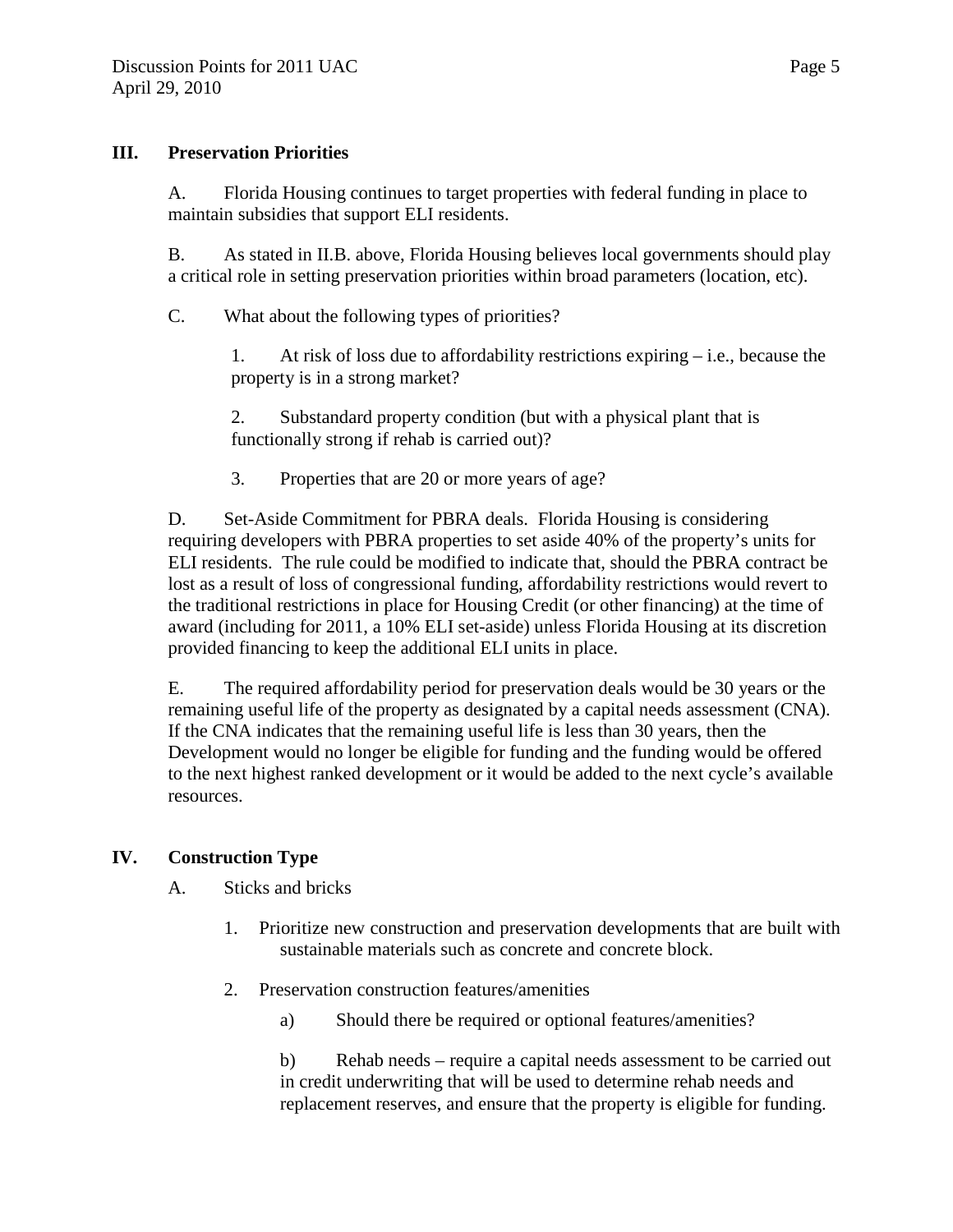c) Less than 50% of the proposed construction work must consist of new construction.

d) Applicants would be required to meet a minimum rehabilitation expenditure requirement of \$20,000 per unit. In the event that the capital needs assessment didn't substantiate the need for the level of expenditures required, the Development would no longer be eligible for funding and the funding would be offered to the next highest ranked development or it would be added to the next cycle's available resources.

- B. Green Features (See [Attachment 2](http://www.floridahousing.org/FH-ImageWebDocs/AboutUs/BoardOfDirectors/BoardPackages/Exhibits/2010/04-April%2030/Action/Attachment_2.pdf) for further information)
	- 1. New Construction Applicants may choose from a list of green building options to get points. Options will be weighted based on their cost and value as a feature. In the application applicants will commit to selecting options at credit underwriting.
	- 2. New Construction Applicants may commit to become green certified to get more points.
	- 3. Rehabilitation for Acquisition/Rehab and Preservation developments would be required to be carried out according to a green retrofit evaluation carried out as part of the capital needs assessment in credit underwriting.
- C. Universal Design (See [Attachment 3](http://www.floridahousing.org/FH-ImageWebDocs/AboutUs/BoardOfDirectors/BoardPackages/Exhibits/2010/04-April%2030/Action/Attachment_3.pdf) for proposed features and overview)
	- 1. Required universal design features are proposed for all New Construction developments for all units. For additional points, New Construction Developments would choose to include the Optional Universal Design Features package in 20% of the total units. A commitment to include the Optional Universal Design Features package would be in addition to the federal requirement that 5% of the units be handicapped-accessible.
	- 2. All Acquisition/Rehab and Preservation Developments would be required to include the Required Universal Design Features that are feasible, depending on the rehabilitation activities and improvements being made to a development's units.

## **V. Financial Structure**

- A. General measures
	- 1. Replacement Reserves (to follow stimulus RFP, plus a tweak)
	- 2. Operating Deficits Reserve can be approved as a separate line item cost up to six (6) months before being classified as a sub-set of developer fee.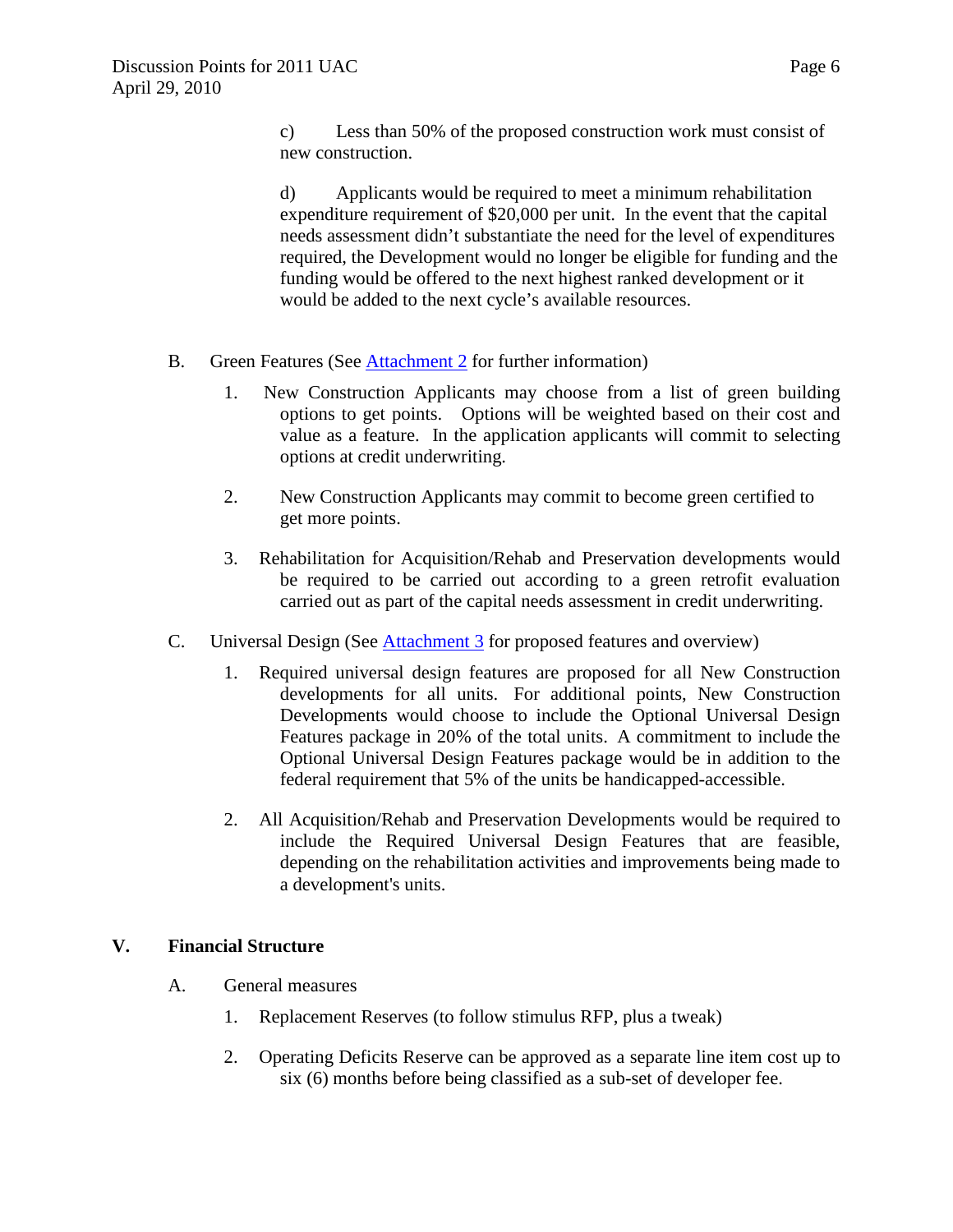B. How should Florida Housing utilize our HOME funds?

# **VI. Sponsor Strength**

A. How can Florida Housing determine, for the purpose of scoring, which developers will be best positioned to attract equity investment?

B. For scoring of developer experience, what components of experience should Florida Housing consider?

C. Florida Housing would like to develop 'past experience' parameters to keep out owners of properties eligible for preservation who have not maintained properties well. Such properties could be encouraged for preservation when current owners will not be any part of a new ownership structure. What past experience parameters could be used to score such an item?

D. Florida Housing expects to further codify credit underwriting considerations to mitigate lending risk. In doing so, how should we consider foreclosures?

1. What percentage of a General Partner's portfolio, in terms of number of overall transactions, should be allowable in the current environment before more stringent underwriting parameters should be required for that party on a future transaction?

2. What percentage of a Limited Partner's portfolio, in terms of number of overall transactions, should be allowable in the current environment before more stringent underwriting parameters should be required for that party on a future transaction?

3. What mitigating factors should be considered when evaluating a foreclosure (General Partner cash contributions, foregone Developer Fee, etc.)?

## **VII. Other Items**

A. Developer / General Contractor Preference

1. Based on the current statutory requirement, Florida Housing will need to consider the following:

a. Domicile of the Developer and the General Contractor

(1) Whether the developer's or general contractor's principal office is located in Florida; and